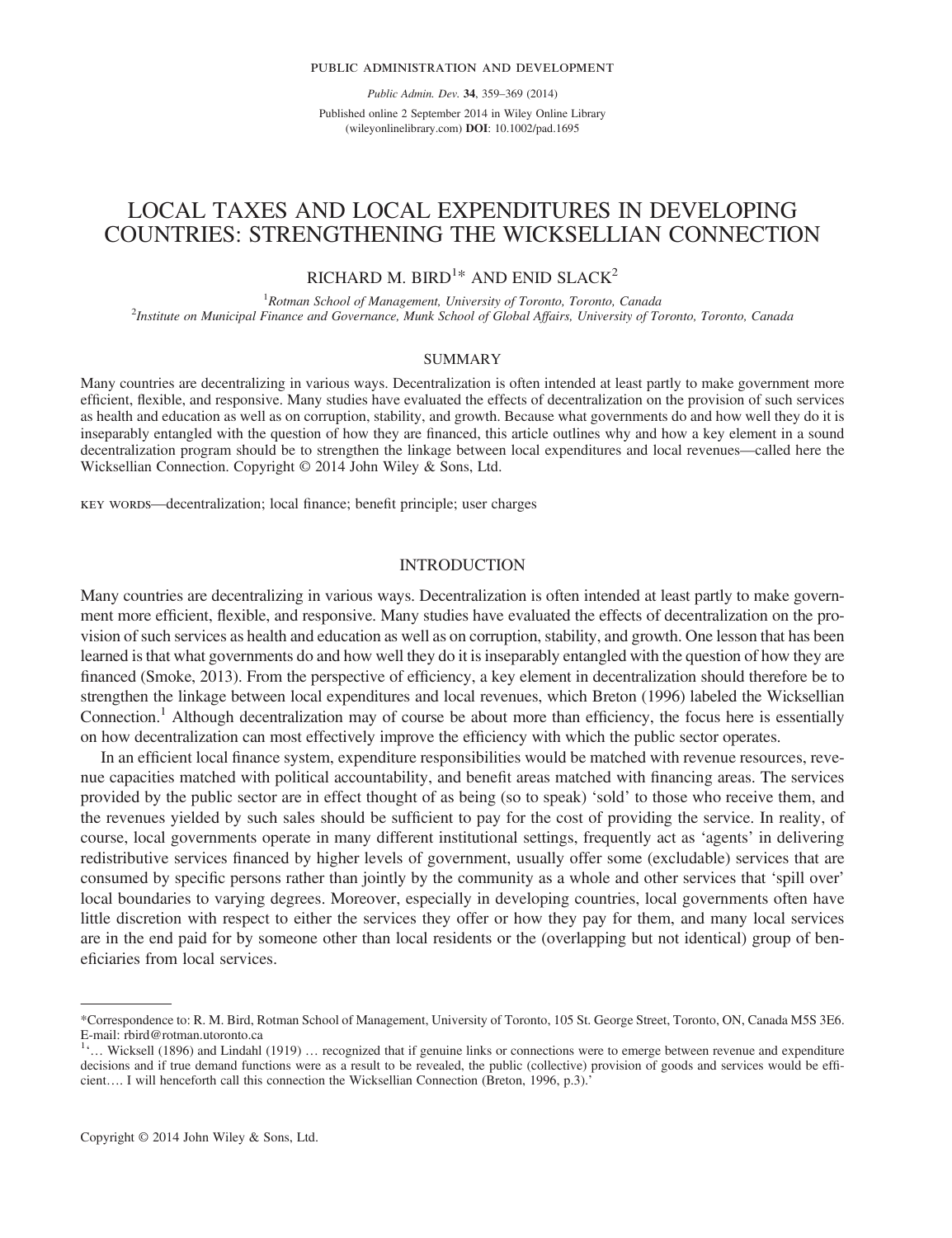Some Wicksellian influence is evident in the decentralization literature. For example, a standard recommendation is that some local expenditure should be financed through user charges. Less frequently, local property taxes are sometimes supported in part as a sort of surrogate user charge through which residents who benefit from local services pay for those services.<sup>2</sup> Occasionally, a related argument is used to constrain localities from imposing taxes financing services benefiting residents when the taxes can be 'exported' to non-residents (Bird, 1993). A similarly 'split' view of the appropriate link between financing and service provision underlies the standard Pigouvian argument for intergovernmental transfers to compensate for external benefits provided to others than local residents from locally-provided services (Bird and Smart, 2002). However, such disparate ideas are seldom packaged as a whole and considered seriously as components of the revenue side of an appropriate Wicksellian local finance system. Moreover, the extent to which specific local revenues are or should be explicitly 'earmarked' to specific expenditures is seldom discussed. Indeed, earmarking seems to be almost as unpopular with experts in local finance as with budgeting experts at the national level. $3$ 

Theory and practice are thus often far apart when it comes to the relevance of the Wicksellian approach to local finance. In principle, for example, the optimal way to design a local tax system is first to determine the desired size and nature of local expenditures and then to put in place that tax (and transfer) system that faces local decision makers with incentives that will lead them to choose to finance precisely that package of expenditures. In reality, however, decisions on the two sides of the local budget are usually made independently, often with relatively little local input, and both local expenditures and local taxes are often largely determined by central authorities. The result is that not only are local expenditures little influenced by local revenue policy but that accountability at the local level is often both confused and confusing.

We offer here no more than a preliminary exploration of these tangled and dark waters. The next section reviews several ways in which the Wicksellian connection between local services and revenues might be strengthened: (1) by changing the 'package' of local services; (2) by altering the 'package' of local revenues; and (3) by altering the way in which the two packages are tied together, although only the second of these points is discussed in any depth. Advances in technology in principle make a more rational local finance system along the lines discussed here more readily achievable even in developing countries. However, it remains far from clear that people (or politicians) in any country really want to face up to the economic realities of local finance. We conclude with a few reflections on why political economy makes it difficult to sell economic rationality when it comes to local government finance.

### STRENGTHENING THE WICKSELLIAN CONNECTION

The basic conditions for a Wicksellian local government system are simple:

- First, give local governments the right things to do. Local governments should control an appropriate range of expenditure responsibilities: essentially, their task is to provide local services to local residents and businesses. Everyone should be clear exactly who is responsible for exactly what so that the role of local governments in serving local residents—as opposed, for example, to their role as agents of higher-level governments in delivering services financed by those governments—is clearly set out for all to see and to judge how satisfactorily they perform.
- Secondly, local governments need sufficient fiscal autonomy to do what they are supposed to do. Local governments should be able to exercise their responsibilities freely both in the sense that they (potentially) have access to sufficient resources to do so at an acceptable level and that they are not subject to detailed controls over what they do and how they do it, though of course they should be fully accountable in both administrative and political terms.
- Thirdly, local governments should not be directly engaged in redistributive policy. Their concern is solely to finance and deliver local services as efficiently and effectively as possible.<sup>4</sup>

<sup>2</sup> Although this approach is nicely developed in a seminal paper by Vickrey (1963) and discussed further in Netzer's (1966) important treatise, it has seldom surfaced subsequently in the voluminous literature on property taxation.

<sup>3</sup> For a discussion of the pros and cons of earmarking and the many varieties found in practice, see Bird and Jun (2007).

<sup>4</sup> Of course, their allocative decisions will affect distribution, but, as in the traditional fiscal federalism literature (Oates, 1972), adjusting for any undesired distributional impact arising from this or other causes should in principle be carried out by higher-level governments.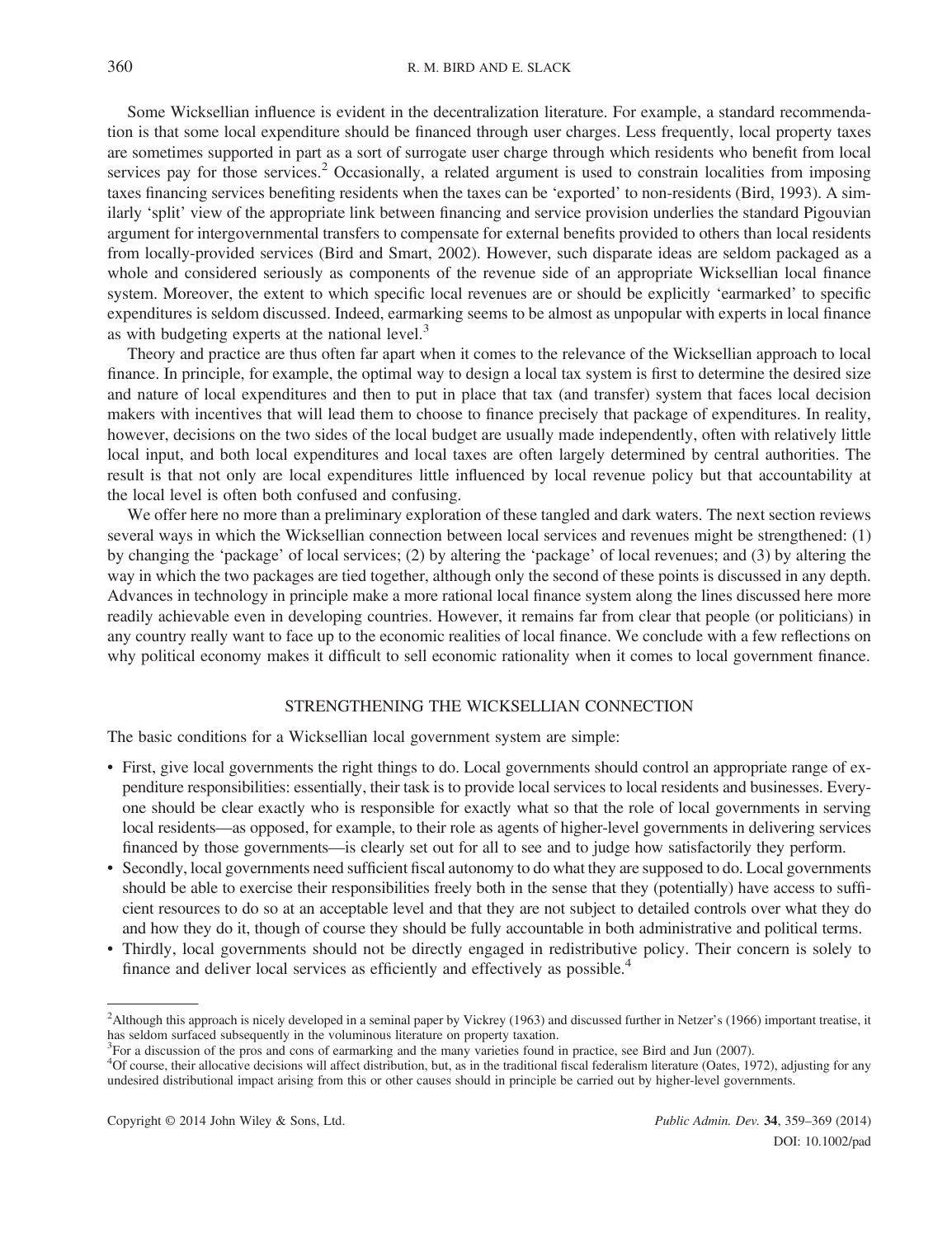In practice, none of these conditions is fully satisfied in any country, developed or developing. To some extent, this is inevitable. Consider, for example, the last point listed: if local governments are democratically responsive, they are inevitably in the business of redistribution to some extent (although their attempts to redistribute may be vitiated by the openness of their economies or the actions of higher-level governments). Nonetheless, it clarifies thinking to assume, as in the traditional public economics literature, that distribution policy is for the central government and the primary concern of local governments is to provide local services. In short, whatever is done to deal with distributive issues is dealt with—or not—essentially by the national government (even if some of the pains and pleasures meted out by that system happen to be delivered by local agents). Many conceptual and practical difficulties with the 'benefit model' of local government finance—for example, how to measure and adjust for inter-jurisdictional spillovers, the extent to which higher-level governments attempt through transfers and other means to bend local government decisions on local services to conform more closely with their own desires, and the almost universal lack of clear public understanding about who is responsible for what when it comes to such complex (and multi-level) products as the delivery of health or education services—are similarly left aside in this discussion. Life is never as neatly divided into 'local government' and 'the rest' as assumed here. Nonetheless, thinking about decentralization issues from this starting point provides an interesting and helpful perspective on how to approach decentralization issues in the messy world in which we actually live.

### What local governments (should) do

The conventional wisdom of decentralization theory and practice has it that finance follows function (Bahl, 2002): one must know exactly what local governments are supposed to do before considering how best to finance them. From this perspective, the basic requirement for an efficient and effective Wicksellian local government can be thought of in terms of what may be called the 'matching principle.'

One dimension is 'vertical' matching: when local governments are acting as agents of higher-level governments in providing services, the primary financing responsibility should also be with those governments, as in the standard discussion of Pigouvian transfers intended to offset spatial mismatching of benefits and costs. Such transfers, like equalization transfers intended to place different jurisdictions in circumstances to be able to respond equally to incentives, should be carefully designed to ensure that, at the margin, the costs and benefits of local fiscal decisions are borne locally, while taking adequately into account such inter-jurisdictional spillovers as are deemed relevant (Bird and Smart, 2002). Consistent application of these rules with respect to both local revenues and transfers imposes a hard budget constraint on local decision makers and makes them more accountable for the consequences of their decisions. One reason such rules are seldom found in practice is owing to information problems. The more basic reason, however, is usually political. Neither local decision makers nor their constituents are happy to be subject to such a budget constraint. It is always easier and more pleasant to spend 'other people's money' in an unaccountable (and hence inevitably less responsible) fashion.

Another important dimension of matching is 'horizontal' matching: matching as closely as possible those who benefit with those who pay and with those to whom the relevant political decision makers are politically accountable. When there are local variations in tastes and costs, there are efficiency gains from carrying out public sector activities in as decentralized a fashion as possible, so the basic rule of efficient expenditure assignment is to assign each function to the lowest level of government consistent with its efficient performance (Oates, 1972).<sup>5</sup> Strictly speaking, this rule implies that the only services that should be provided centrally are those that satisfy one or more of three conditions: (1) there are no significant differences in demands in different localities; (2) there are substantial spillovers between jurisdictions that cannot be efficiently handled in some other way (e.g. by contracting with other public or private sector agencies, by redrawing boundaries, or by grant design); (3) the additional costs of local administration are sufficiently higher to outweigh its advantages. Although the allocation of functions to local governments varies considerably from country to country and some functions (such as street maintenance) are local everywhere, few, if any, countries come close to satisfying these criteria in reality. Nonetheless, the benefit model of local finance, in which local governments provide services for the last (marginal) units for which recipients are

<sup>&</sup>lt;sup>5</sup>This is similar to the well-known 'subsidiarity' principle in the European Union.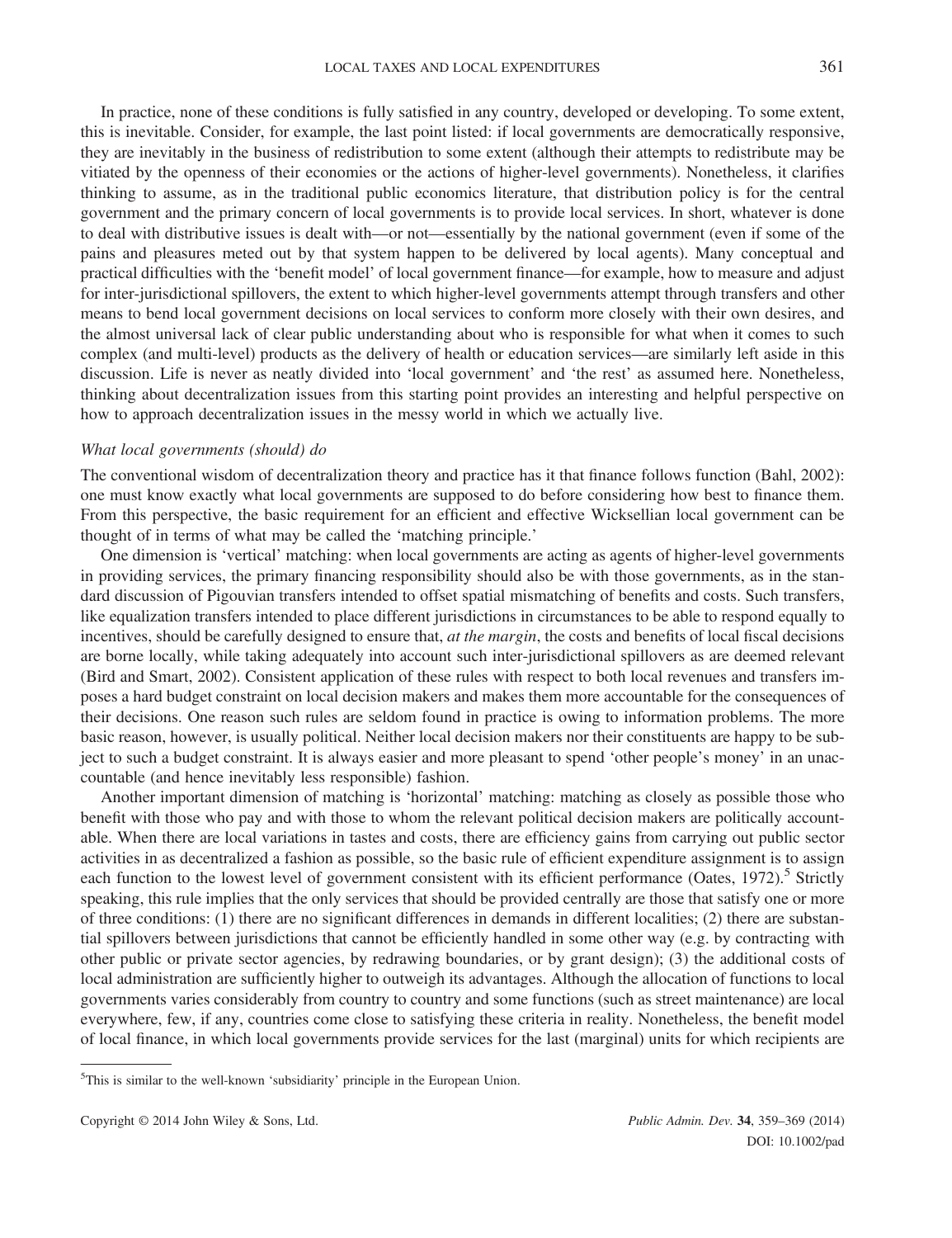willing to pay a price or charge that is just equal to the benefit they receive, remains central to achieving effective, efficient, and accountable local government.

In practice, as discussed in the succeeding text, it is often difficult to design an appropriate pricing policy for some local public services. Moreover, implementing efficient pricing in the local public sector is seldom politically appealing—especially when, as often happens, efficient user charges require people to pay for services, which in the past were supplied for free.<sup>6</sup> But even when local service pricing is not possible or is not desirable (e.g. because it would be too costly to administer) local expenditures and revenues can be linked by matching service benefit areas to the spatial dimension of the financing sources. Taxes levied by local governments to finance local services should fall exclusively on local residents and on those non-residents who benefit from such services. Unless there is a clear public purpose rationale for financing part or all of the cost by transfers from higher levels of government, local services should be financed solely by local taxes and charges. For governments to be accountable to their citizens, it is important that everyone know as precisely as possible who pays for exactly what and why.<sup>7</sup>

The first step is to establish clear lines of responsibility and accountability. Clarity of assignment in terms of specifying exactly what services each governmental agency is responsible for delivering is only part of the story. Clarity must be matched by accountability (e.g. through democracy and transparency) as well as by authority in terms of the ability to manage expenditures and to determine revenues (within limits, as discussed below). Full clarity in expenditure assignment may simply not be possible—for instance, because the level and type of local services is inextricably related to services provided by other governments as when local roads are networked with other (provincial, national) roads or when water and other environmental services have strong regional linkages. Even when a service is exclusively local, the relevant policy and regulatory framework may be established at higher levels of government, which may, for example, impose higher standards of service provision than local citizens want or are willing to pay for. Clarity is easier to ask for than to deliver. But if public service delivery is to be efficient, it must be as clear as possible to all exactly who is responsible for doing precisely what.

One argument for decentralization is that coordination (or cartelization, or monopoly, depending on one's perspective) is less likely to deliver the goods—or, more precisely, to deliver the right goods in the right quantities to the right people —than more competitive suppliers responding to price signals. Because even the best-designed decentralized public sector is unlikely to be perfectly competitive, decentralized outcomes are seldom optimal in the technical economic sense. What seems to be undesirable duplication or overlapping of functions may sometimes provide useful redundancy in a complex system facing changing conditions (Landau, 1969). Sometimes, however, duplication and confusion may be wasteful and call for intergovernmental coordination. The answer to such problems is seldom to replace local services by centralized provision but rather to design intergovernmental fiscal relations to minimize coordination problems while continuing to work at the difficult (and likely neverending) task of establishing effective and preferably cooperative coordinating institutions, beginning with as transparent a local finance system as possible with all relevant decision makers facing hard budget constraints.<sup>8</sup> An additional benefit from well-designed decentralization is that a set of diverse suppliers providing clearly specified and publicly accountable services is more likely to come up with new and better ways of providing public services than more centralized alternatives (Oates, 1999).

# Charging for local services

Financing local services through appropriate user fees provides not only the funds to supply such services but also information on which services should be provided, in what quantity and quality, and to whom. Good user charges improve the efficiency with which scarce public resources are employed, thus giving people more of what they

 ${}^{6}$ It is not surprising that, as Zetland (2013) reports, surveys frequently show that, even when it comes to something as simple as paying for water, many customers would prefer a policy of subsidies (e.g. for water-saving devices) and regulations (e.g. on watering lawns) to paying for what they use.

<sup>&</sup>lt;sup>7</sup>When other governments pay, local governments should be accountable to those governments (and their wider constituencies) with respect to how they spend those funds. How to design and implement such 'dual accountability'— downwards to service beneficiaries (local voters) and upward to higher-level governments (paymasters)—is a complex, context-specific issue not further discussed here. <sup>8</sup>

<sup>&</sup>lt;sup>8</sup>When appropriate, private as well as public agencies may be used to deliver services, although again this question is not pursued here.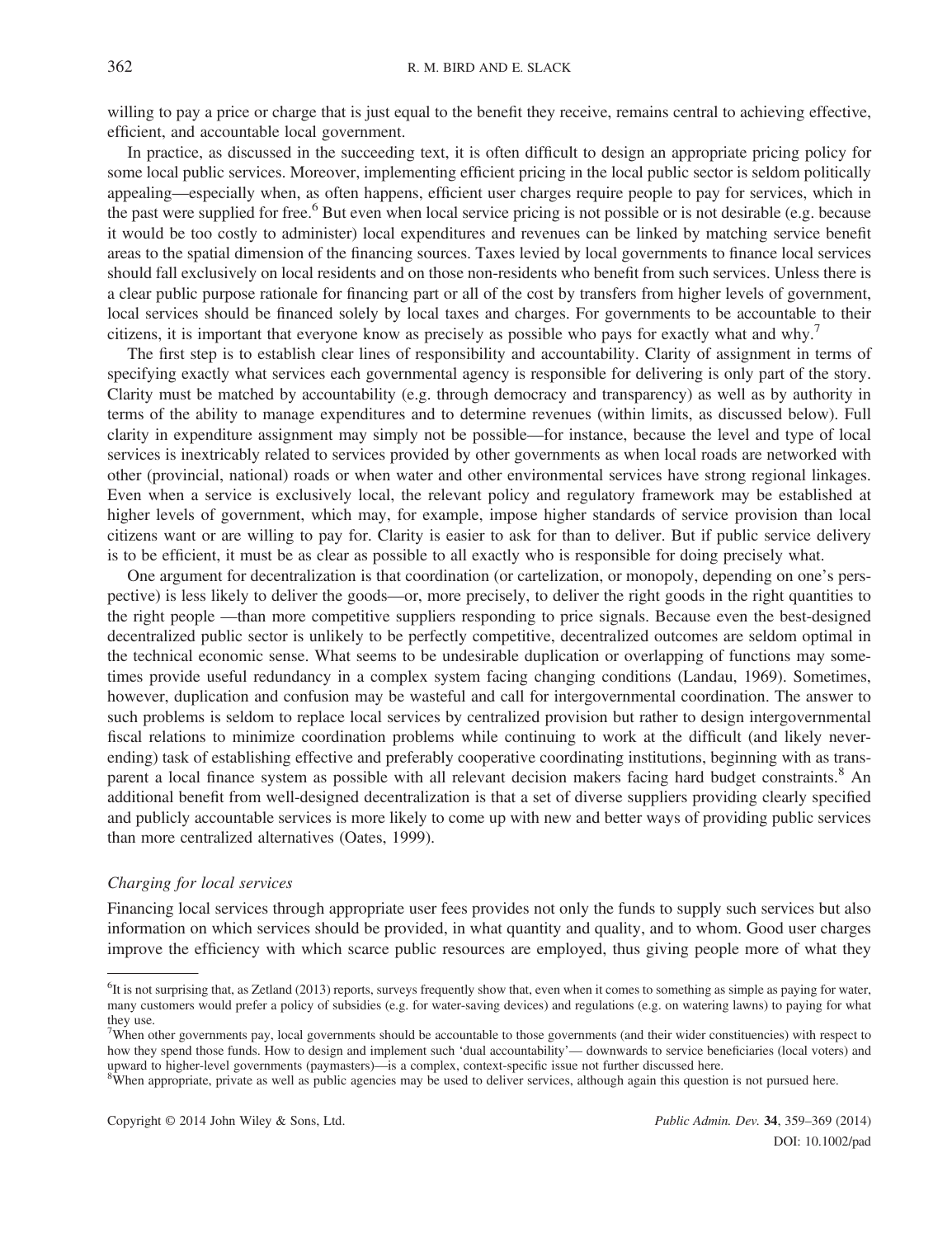want (and are willing to pay for) instead of what someone else decides they should have. The first rule of sensible local finance is thus 'Wherever possible, charge.' The main economic rationale for pricing local public services is not to produce revenue but to promote economic efficiency. When people are not explicitly charged for consuming a service, the implied value they will rationally attach to the last unit they use is approximately zero. When no charge is imposed for a service, more of it is consumed than people would be willing to pay if faced with the real costs of providing the service. Under-pricing—the free (or subsidized) provision of services—results not only in over-consumption but often also in subsequent ill-advised investment. For example, when subsidized roads become crowded, the political pressure to widen them becomes greater. Over-investment in under-priced facilities may sometimeslead to corruption; but it always leads to inefficient use of scarce public resources. It is the 'black hole' of local government finance—something goes in but nothing of equal value to society comes out. Good user charges can avoid such waste.

The level and structure of existing user fees leaves much to be desired even in such highly developed and 'benefit' oriented systems as Switzerland's local governments (Dafflon and Daguet, 2012). Water rates, for example, are sometimes independent of the volume of water consumed. Because the marginal cost of additional consumption is zero, the result is over-consumption. Even when water consumption is metered, if declining block rates are used, as is common, prices may be less than marginal cost for large water consumers—thus favoring those with large lawns and backyard swimming pools. The even more common 'postage stamp pricing' approach (uniform everywhere) to public prices almost never makes economic sense. Both distance from the source of supply and the time of use should be taken into account in setting charges—as should, of course, the administrative and enforcement costs of any pricing system.

Determining the proper domain and design of user charges can be challenging. The economically efficient price for any good or service is that which would be charged in a perfectly competitive market, that is, one in which there are many buyers and many sellers, all of whom have full information not only about the price and cost of the item in question but also about all possible substitute and complementary products.<sup>9</sup> Even in the absence of these conditions, we allow private markets to distribute such essentials of life as food and shelter for the most part. However, we take such problems more seriously in the public sector in part because the fundamental rationale for many public sector activities is that some or all of the conditions required to achieve market efficiency are violated. For instance, 'publicness' (joint consumption) is considered a dominant characteristic; non-priced externalities are significant; excludability is not feasible; scale and sunk cost factors result in monopoly provision; or distributional concerns dominate. Some combinations of these problems preclude charging; others make it difficult to design effective (approximate) charging systems for public services; all these factors cause difficulties in designing appropriate user charges in the real world. Any charge may produce (some) revenue; but only well-designed charges will also improve socially-relevant economic outcomes.

Defining costs properly is neither technically simple nor politically easy. Both a clear legal framework and a well-designed and well-implemented accounting system are needed (Dafflon and Daguet, 2012): few developing countries have either. Moreover, even the best accounting costs are not the same as economic costs and even if the needed information is available, pricing public services correctly is not simple. The common practice of setting prices at average costs rather than marginal costs results in inefficient utilization. Another approach is average incremental cost pricing, under which costs are allocated to a particular incremental decision with respect to providing a service (e.g. the level of investment in road maintenance) and an appropriate share of the cost is then assigned to users in proportion to their usage. For example, when a vehicle enters a highway at a particular time, the costs attributable to this decision may be broken down into those arising from the addition of one vehicle at this time at this place (congestion), those attributable to the place (building the highway to its particular specifications), and those attributable to the trip (wear and tear on the road). An approximation to an efficient pricing system might combine a time penalty at peak times, appropriate charges for cost recovery for road use (wear and tear, which is exponentially related to vehicle axle-weight, as well as accidents, which are related to driving records), and perhaps some sort of access charge (vehicle license) to recover the fixed cost of highways. These charges could be

<sup>9</sup> This assumes that prices are adjusted to reflect all external costs and benefits and that—as Wicksell (1896) emphasized—a satisfactorily 'just' initial distribution exists. Of course, it never does; but we are assuming a very simplified world here in an effort to understand more clearly how to structure an efficient local government finance system.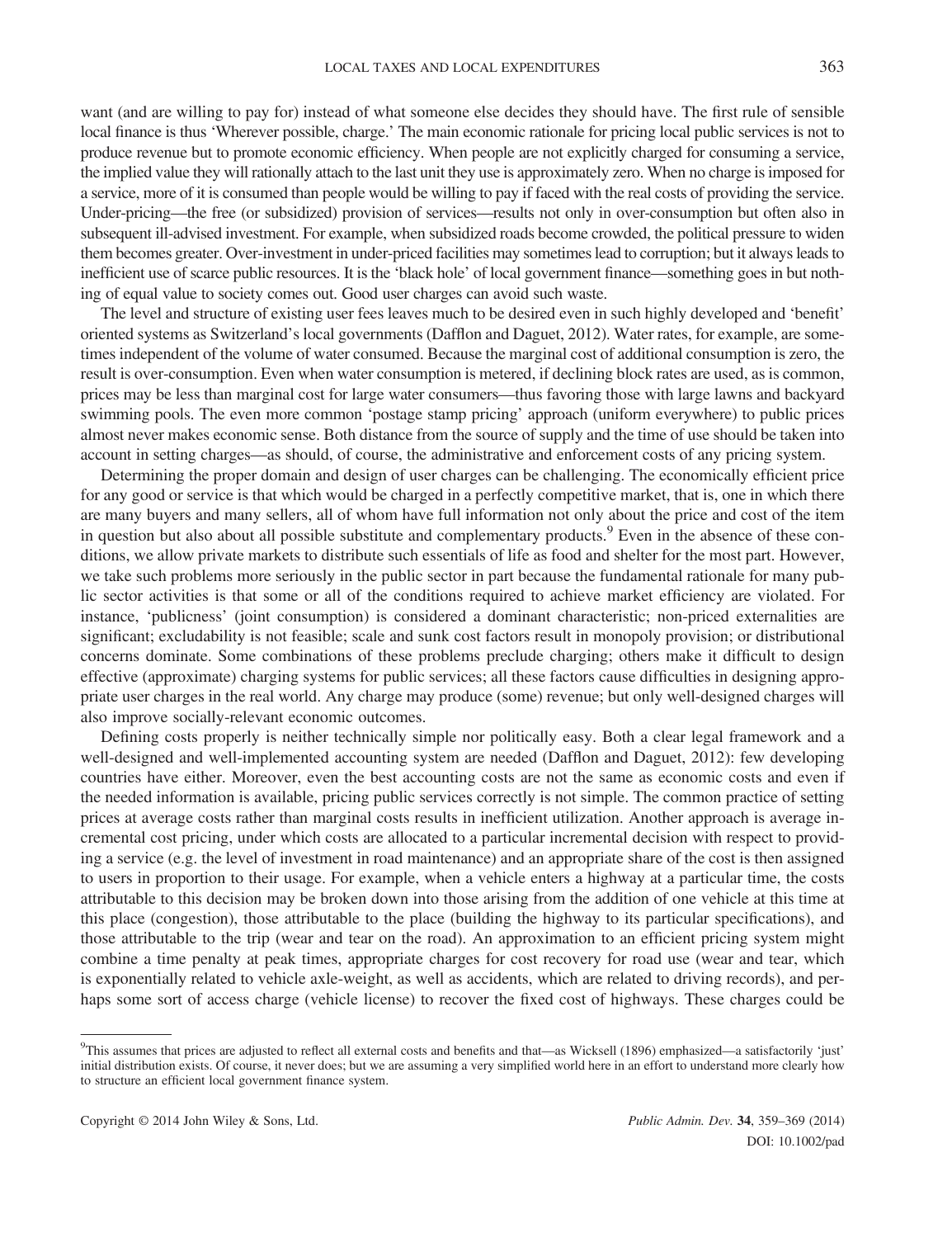collected in part from vehicles (vehicle license), in part from vehicle use (gasoline taxes; tolls), and in part from drivers (drivers' licenses) perhaps with variations by class (e.g. trucks vs. cars). Such a system is hardly ideal marginal cost pricing, but it may be as close as a particular country can come. Few if any local governments in developing countries are equipped to develop such systems on their own, but help may perhaps be available from such sources as other governments, external aid agencies, or the private sector (businesses, non-government organizations, and community groups). $10$ 

Many other pragmatic compromises—variable block pricing, multi-part tariffs, and so on—have been developed in different contexts and may sometimes be useful ways to introduce quasi-marginal cost pricing conducive to more efficient local public service decisions. Often, however, even rough approximations to appropriate user charges require information that is hard to obtain. Every road could be a toll road but the cost of collecting all those tolls—both the administrative and compliance cost and the related social cost of added congestion—means that such charging makes no sense. However, with modern technology, it is possible to establish time-sensitive and place-sensitive pricing for many public services even in developing countries. The costs of such systems are declining so rapidly that governments engaged in decentralization should consider carefully the expanded pricing options now available.<sup>11</sup>

Even if the 'right' price (or something close to it) can be worked out, it may prove too politically costly to adopt. If people pay for identifiable public services that they consume, and no one receives a service without paying for it or pays without receiving a service, some might perceive the outcome to be fair. The rich do not, as a rule, pay more or less for bread or milk than the poor. Why should they pay more or less for a building permit or a fishing license? Nonetheless, the most common objection to proposals to expand or reform public sector pricing is that doing so would be unfair and regressive. However, trying to rectify fundamental distributional problems by inefficiently pricing scarce local resources is a bad idea that at best may produce a little more equity at a high price in efficiency terms. Undesirable distributional effects from particular changes are better offset by compensating increases in transfer payments or by such devices as letting users access services through smart cards (on mobile phones?) with low-income users receiving an initial credit, thus simultaneously achieving universality (everyone has the same card) and targeting (those who need it have free or subsidized access). Second-best approaches to redistribution through distorting price signals may sometimes be necessary in developing countries attempting to rectify huge inequalities with limited technical and administrative resources, but one must always be careful not to pervert efficient and effective local government service provision in the process.

### Local government taxes

Beyond user charges, two basic principles of assigning revenues to local governments may be suggested. First, 'own-source' revenues should ideally be sufficient to enable at least the richest such governments to finance from their own resources all locally-provided services primarily benefiting local residents (Bird, 1993).<sup>12</sup> Second, to the extent possible, local revenues should be collected only from local residents, preferably in relation to the perceived benefits they receive from local services. Revenues from other sources (including local business activities) should similarly match the benefits they receive from local services.

When the direct use made of services by specific individuals can be measured, such services should be priced, if it can be carried out at a reasonable cost. In some instances, however, when services like water and sewerage connections are provided to specific locations, it often makes sense to pay for at least the access costs of such services through charges related to relevant characteristics of properties (such as size of lot, frontage, or building height) or to property values. Other services (or components of services) such as arterial streets, utility lines, and public transit as well as major parks and recreation facilities may be 'area-specific' in the sense of being most accessible to those

 $10$ For example, when water distribution was made a local government responsibility in Colombia, most municipal governments managed surprisingly well by partnering with a variety of institutions and groups (Fiszbein, 1997).<br><sup>11</sup>Of course, the result of such consideration need not always be to adopt the new technology; see, for example, the interesting dis

water metering in England in Zetland (2013).

<sup>&</sup>lt;sup>12</sup>This rule follows from the previous prescriptions confining local governments to providing local services, imposing charges where possible on service beneficiaries (whether local residents or not), and designing central transfers so that they compensate properly for spillovers and ensure the desired degree of equalization and redistribution.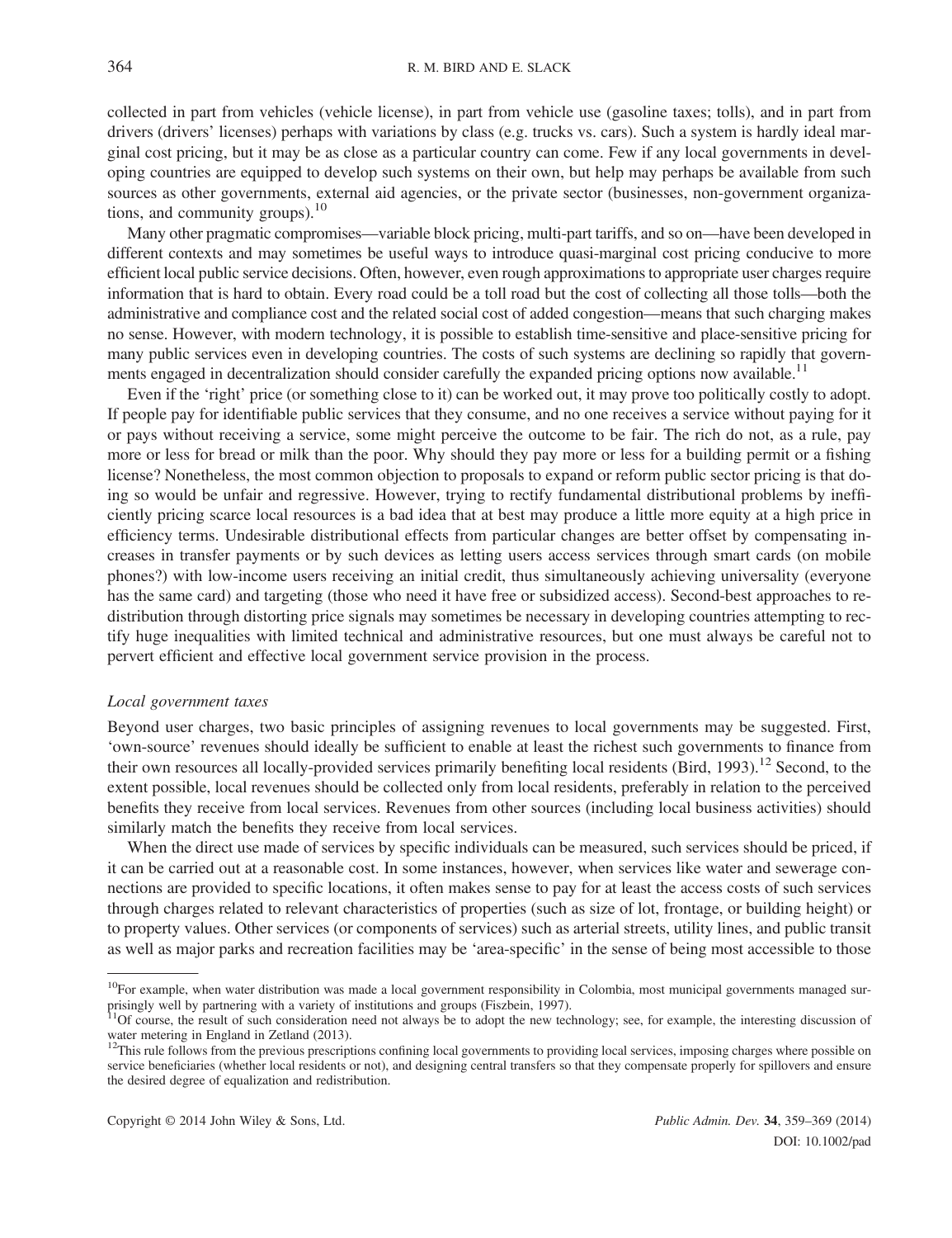nearby. Because the value people attach to such services should be reflected in property values, a suitable form of financing may again be a value-based property tax. Still, other services may provide city-wide or even region-wide benefits: again, such benefits should affect property values and an appropriate form of financing would again appear to be a property tax.<sup>13</sup>

Because the cost of providing local services may differ widely from business to business, it is less clear that property-based taxation is the optimal form of financing business-related services, not least because their employees (who enjoy lunch in the local park), their customers (who benefit from locally-provided business inputs like streets), and their owners (who similarly benefit from cost-reducing local services) are not always residents of the locality. In addition to business-related services that may indirectly benefit non-residents, non-residents may benefit directly from locally-provided services when they visit a locality as commuters (working but not living there), as tourists (presumably enjoying locally-provided amenities), or simply as visitors coming to shop, to dine, or for some form of entertainment or recreation. Although some of the cost of providing services to non-residents may be recouped through user charges and taxes on business, a case may sometimes be made for additional specific forms of taxation on non-residents, although from the perspective of efficiency, it is also important, as in the case of taxing business in general, to be sure that the taxes and charges imposed on such non-voting beneficiaries are not excessive.

A key question to ask about local revenues from the benefit perspective concerns the possibility of undesirable tax exporting—negative spillovers to non-residents such as (1) commuters (non-resident labor), (2) tourists and other visitors (non-resident consumers), (3) non-resident owners of local businesses (external capital), and (4) non-resident consumers of city exports (e.g. financial services). On the other hand, non-residents may gain from the joy of living next to the amenities of a city (even if they don't use them—option demand) so another important question is the extent to which tax exporting matches possible offsetting benefits from local services. Local taxes on sales may for example tax visitors as well. Taxes on hotels and entertainment would similarly catch this group, whereas a payroll tax would tax non-resident commuters as well as most residents.<sup>14</sup>

# Budgeting and accountability

Unless local governments are able to alter the level and composition of their revenues at the margin, neither local autonomy or local accountability is meaningful. Local governments should not only have access to those revenue sources that they are best equipped to exploit—such as residential property taxes and user charges for local services—but should be permitted and encouraged to exploit these sources. If intergovernmental fiscal structures are properly designed, this should not be a problem (Bird and Smart, 2002). Accountability works in part through electoral democracy. If local electors do not like what their local government does, or does not do, they can (try to) throw the rascals out at the next election. If they do not do so, local electors should, in a properly designed system, bear the consequences of their inaction. The freedom to make mistakes, and to bear the consequences of one's mistakes, is an important component of local autonomy in any country. If those who fail to collect local taxes or to spend revenues efficiently are bailed out by discretionary transfers, the rascals may not be thrown out but rather re-elected for their success in obtaining a larger share of other people's money. Countries that have an inappropriate intergovernmental fiscal structure are likely to have more problems in managing decentralization and less satisfactory policy outcomes.

Accountability requires not just good information about what local governments do and how they pay for it. It also requires that such information is sufficiently understandable so that at least a critical margin of voters can understand what is really going on. Much has been said recently about the important connections between fiscal transparency, public participation, and accountability (Khagram et al., 2013). Brazil, for example, has done much to make public budgeting more transparent especially at the municipal level, with the clear result of increasing both popular participation in budgeting and accountability in fiscal decision making (Alves and Heller, 2013).

<sup>&</sup>lt;sup>13</sup>Another suitable source of finance may in some instances be a development charge or other form of (pre or post) 'value capture' (Smolka,

<sup>2013).&</sup>lt;br><sup>14</sup>Bird (2006) argues that the best way to tax local business from a benefit perspective is through a tax based on the business's use of all inputs including 'local government services to business', with the best approximation to such a tax base being business value-added.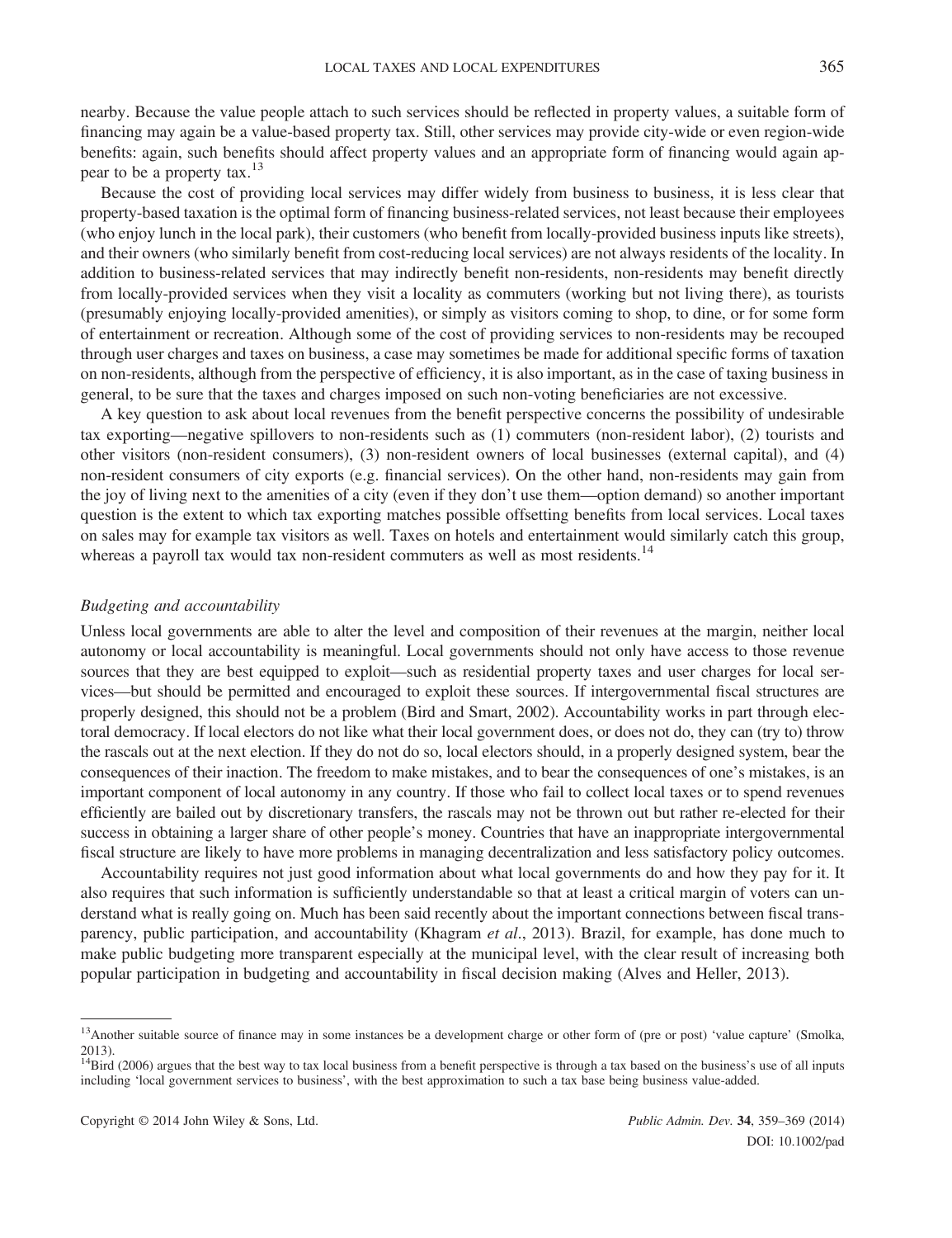An important issue is the extent to which particular local government revenues should be earmarked to particular expenditures. The basic principle is simple: when charges and taxes are imposed on beneficiaries, whether as individuals or as members of specific groups (drivers, area residents, etc.), those revenues should be earmarked to those expenditures and those expenditures—abstracting from any externality-financing transfers—should be financed only from those revenues. There is no place for cross-subsidization in the Wicksellian world. There is also no place for the common practice of 'nominal' earmarking in which some levy is rationalized as financing an activity but has no marginal effect on the level of that activity. Although there are well-known limitations to the extent to which extensive earmarking is consistent with sound budgetary practice, the introduction of more explicit budgetary links between user charges and benefit taxes and the expenditures they are supposed to finance is an important component of a more Wicksellian local government finance system.<sup>15</sup>

Local governments may attempt to extract revenues from sources for which they are not accountable, thus obviating the basic efficiency argument for their existence. The local public is more likely to applaud than to deplore moves in this direction. It is therefore important to limit local government access to taxes that fall mainly on nonresidents—such as most natural resource levies, corporate income taxes, pre-retail stage sales taxes, and, to some extent, even nonresidential real property taxes.<sup>16</sup> One approach is to establish a uniform set of tax bases for local governments (perhaps different for different categories such as big cities, small towns, and rural areas), with a limited amount of rate flexibility being permitted in order to provide room for local effort while restraining unproductive competition and unwarranted exploitation. If inappropriate tax bases are assigned, wasteful competition and undesirable tax exporting are likely to result. As always, the role of the central government in establishing the rules of the local fiscal game as well as in taking care of redistribution is central to the establishment of a more Wicksellian approach to local finance.

## THE POLITICAL ECONOMY OF THE WICKSELLIAN APPROACH TO LOCAL FINANCE

This article emphasizes the importance of the Wicksellian Connection—the tightness of the connection between decisions on public spending and on its financing—in determining whether local public policy decisions are right in the sense of being in accordance with citizens' wishes. The more closely spending and taxing decisions are linked by being made by the same body at the same time, the better government will function in its economic manifestation as a provider of services. If countries want to improve the efficiency with which local governments spend, they should be careful to ensure that the conditions under which those governments operate are more conducive to such spending.

Local governments must not only be willing and capable of focusing on such matters but also prepared to break the golden chain of transfer dependency and make—and largely finance—their own decisions (Breton, 2004).<sup>17</sup> This vision of mayors and councils throughout the land marching arm in arm on regional and national capitals to demand less money in transfers and more revenue-raising power of their own is far from the present reality in most countries. The outstretched municipal hand is more common than the upraised municipal fist. But the question is important. The local level is where public sector efficiency is most directly relevant to daily life. If local governments are to be efficiently run, they need to be essentially self-controlled, and to be self-controlled, they need to be self-financed at the margin rather than dependent on the largesse of others.

Even the most empowered local governments cannot be expected to act efficiently and responsibly in the interests of their residents unless the intergovernmental fiscal structure is properly designed and monitored to fully account for the external benefits and costs of local actions. Similarly, unless the essential information on who pays what for what and why is not only transparent but publicized so that the information is easily accessible to and adequately understood at least by the critical few among the local public it is unlikely that even the best-run and best-governed locality will make all fiscal decisions in a socially efficient way.

<sup>&</sup>lt;sup>15</sup>A more detailed discussion of the pros and cons of earmarking may be found in Bird and Jun (2007). .<br><sup>16</sup>An appropriate rule with respect to property taxes might be to require uniform taxation of residential and non-r 2012).<br><sup>17</sup>As always, what is critical is local decision making at the margin: infra-marginal intergovernmental transfers for equalization purposes, like

externality-compensating transfers at the margin, are fully compatible with the Wicksellian approach.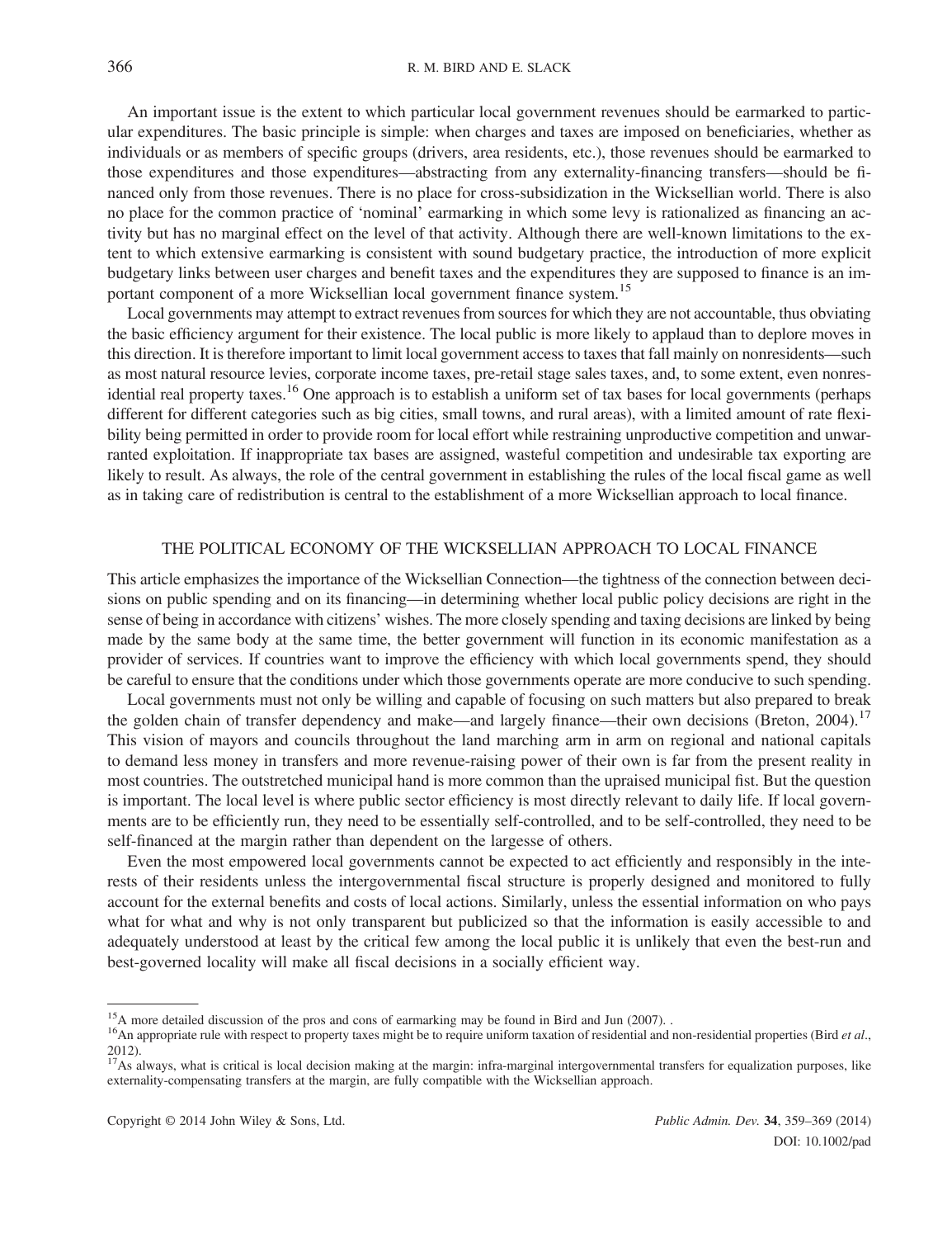In the complex metropolitan regions in which much economic and population growth is occurring in developing countries, whether or not there is an adequate overreaching metropolitan governance structure—which there seldom is (Bird and Slack, 2013)—the political advantages of providing services with 'other people's money' are so great and the technical difficulties of evaluating and pricing many public services so important that even exceptionally strong intergovernmental, reporting, and accountability structures may not result in greatly improved public sector efficiency. Combined with the capacity deficiencies in many small localities, achieving the ideal Wicksellian local government model may seem unachievable. Nonetheless, even in the poorest areas in most countries much could be done to establish stronger Wicksellian Connection between taxes and expenditures at the local level. The first step—admittedly, one many developing countries do not seem interested in taking—is to establish such key elements to any well-designed decentralization reform as (1) an improved information base available to local officials and citizens; (2) better technical support (e.g. in establishing good pricing systems); and (3) an appropriate local equalization transfer system to induce localities to focus more on efficient provision of services at least cost.

Citizens in many countries appear to be less than fully satisfied with their governments. Most, however, seem to attribute bad outcomes to the unfit crowd in charge rather than to flaws in the design of the ship of state. However, outcomes depend as much or more on the way in which policies are decided than on the policies themselves, regardless of which particular set of politicians and officials came up with them. The ways that different countries 'do' politics—like the ways they structure local finance (Bird, 2011)—have largely been inherited from the past, and hence shaped in part by what was then technologically feasible. Until recently, for example, only people in the very smallest communities were able to decide for themselves about most things in the political sphere even when they were free to do so. The only way to conduct public business in a large democratic country was through representative democracy. Even the best representative democracy—seldom found in the world—although perhaps more conducive to reflective rather than emotive decisions and more likely to take a longer view than more direct democracy is always messy in operation and produces results that will be unsatisfactory to some.

Now, however, in a world in which everyone everywhere will—or so it seems—soon have a mobile phone, it may soon be technologically feasible for everyone to be able to vote on anything at any time—if one wants to follow this path. There may be good reasons why one should not do so. But the apparent deep distrust of many in the elite (of all countries) about the ability of ordinary people to decide what is best for them is not such a reason. Some seem to think that if 'the people' are allowed to decide policies they will act emotionally, irrationally, and often against their own long-term interests. People are indeed rationally ignorant with respect to most public policy issues. Few would be willing to put in the hard work on all sides necessary to make real power-sharing work even with technological advances that may, at least in the best of circumstances (which are, to repeat, unlikely to exist in most developing countries) allow us both to generate the needed information and to make it easily available to all relatively cheaply. The decision process in what one might call a 'full' democracy will not only likely be both excessively slow and inefficient but also prone to being controlled by a self-selected few. Even if the process worked perfectly, more widespread and direct political participation, like more transparency, will make the life of governments more difficult and may bring to the surface fundamental disagreements on norms that will increase rather than reduce conflict. The result might be less growth and more redistribution, or the opposite.

There are thus many reasons for being cautious about increasing local democracy. Still, as Churchill once said, democracy may be the worst of all governments except for all the rest. Much the same may perhaps be said of more participatory democracy at the local level. Introducing much stronger market elements than are now present in the public sector of most countries is now technologically feasible as well as economically desirable. Doing the same in political markets is also more feasible and may be desirable. Sharing power is always a scary exercise, especially for those who now have the power. However, perhaps the time is approaching when countries will have to consider which 19th century sage was right: the one who said there is a fool born every minute, implying that people are best seen as suckers to be fooled or sheep to be fleeced (or at least led)? Or the one who said you can fool all of the people some of the time and some of the people all of the time, but you cannot fool all of the people all of the time?<sup>18</sup> No one

<sup>&</sup>lt;sup>18</sup>The first 'sage' is usually said to be P. T. Barnum, a famed American showman, and the second is usually said to be Abraham Lincoln, although in fact neither saying can be accurately attributed—unlike the Churchill remark cited earlier, which is discussed in depth by Lindert (2003).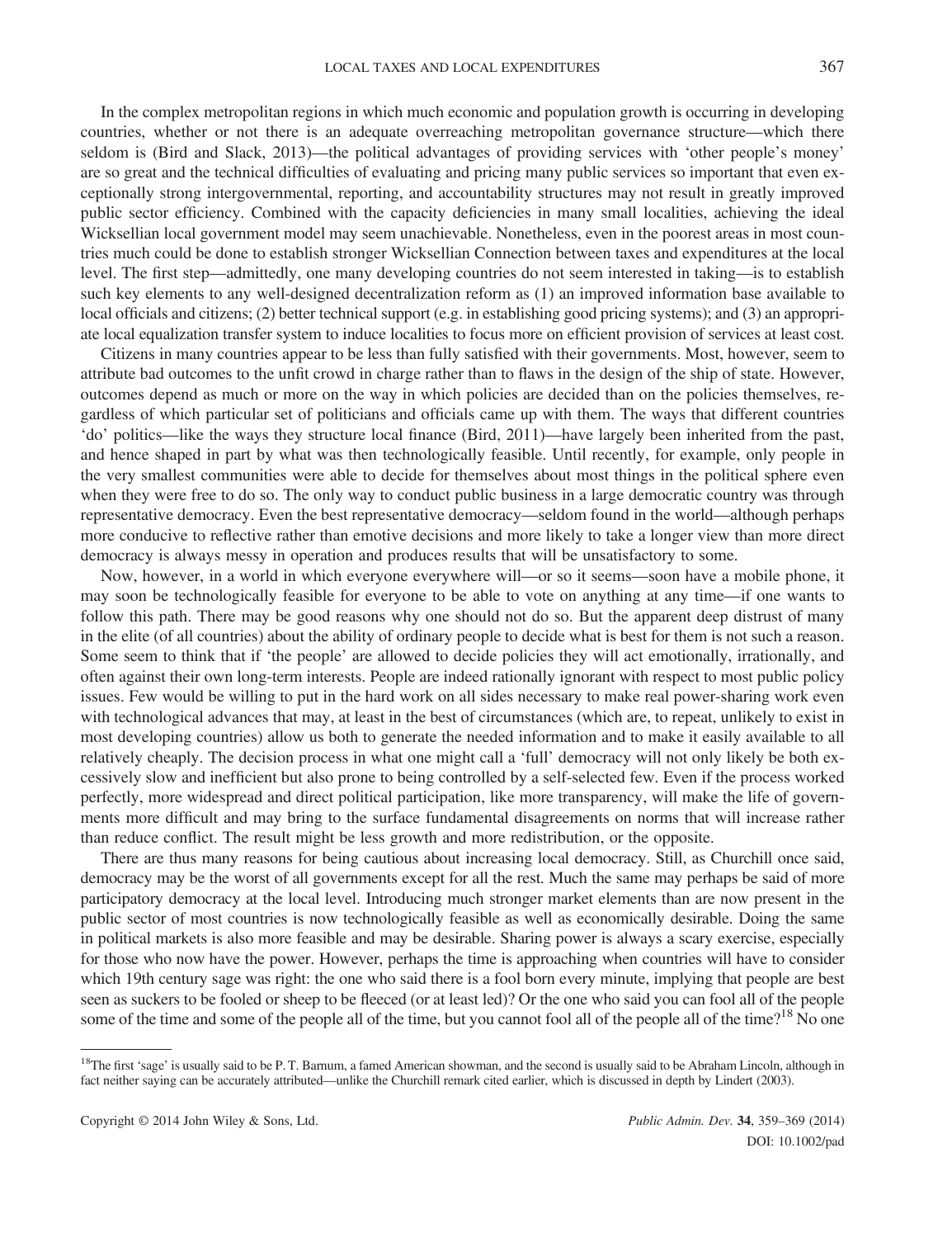can readily answer such questions in any country. Nonetheless, restructuring local government finance to establish a strong Wicksellian connection may not only be a good way to make local government more flexible, efficient, and responsive but also to ensure that decentralizing to even foolish local governments will not cause undue harm to innocent bystanders.

However, a basic problem with the Wicksellian approach is that few want to hear unpleasant truths like users should pay, and redistribution through mispricing local public services is almost always a bad idea. Sweetening such bad news sufficiently to make it politically palatable is not easy. For local government finances to move in this direction, as they must if many of the decentralization reforms in train around the world are to produce the desired results, someone has to be willing and able not only to deliver the bad news but to persuade people that the message is real and needs to be dealt with. Public policy, like medicine, cannot be practiced solely in the laboratory: it requires close and seldom simple engagement with patients and their families (policy makers and their constituents). Those favoring decentralization could perhaps learn some useful lessons from such medical protocols as the ABCDE approach about how to tell bad news to patients: advance preparation; build good relationships; communicate well; deal empathetically with reactions; encourage and validate emotions while correcting distortions.<sup>19</sup>

Decentralization has produced some favorable results in some countries, but it has failed to do so in others.<sup>20</sup> Thinking through more carefully what can and should be done by decentralizing public sector activities, how to ensure that decentralization produces the desired results, and how to market such unpopular ideas as the beneficial effects of paying for what you get may perhaps result in achieving better outcomes in some instances. However, it is difficult to be optimistic. Few politicians in any country are likely to risk their futures by being the messengers delivering the bad news associated with establishing a stronger Wicksellian connection in local finance: not only should people they pay for what they get but, provided the central government is doing whatever its citizens want in terms of redistribution, it is also a good thing for them to do so.

#### REFERENCES

- Alves J, Heller P. 2013. Accountability from the top down? Brazil's advances in budget accountability despite a lack of popular mobilization. In Open Budgets, Khagram S, de Renzio P, Fung A (eds). Brookings Institution: Washington; 76–104.
- Bahl R. 2002. Implementation rules for fiscal decentralization. In Development, Poverty and Fiscal Policy, Rao MG (ed.). Oxford University Press: New Delhi; 253–277.
- Bardhan P, Mookherjee D. 2006. Decentralization and Local Governance in Developing Countries: A Comparative Perspective. Cambridge University Press: New York.

Bird R. 1993. Threading the fiscal labyrinth: Some issues in fiscal decentralization. National Tax Journal 46(2): 207–27.

Bird R. 2006. Local business taxes. In Perspectives on Fiscal Federalism, Bird R, Vaillancourt F (eds). World Bank: Washington, DC; 225–246. Bird R. 2011. Are There Trends in Local Finance? A Cautionary Note on Comparative Studies and Normative Models of Local Government Finance. IMFG Papers on Municipal Finance and Governance No. 1. Institute on Municipal Finance and Governance: Toronto.

Bird R, Jun J. 2007. Earmarking in theory and Korean practice. In Excise Taxation in Asia, Phua S (ed.). National University of Singapore: Singapore; 49–86.

Bird R, Slack E. 2013. Metropolitan public finance: An overview. In Metropolitan Government Finance in Developing Countries, Bahl R, Linn J, Wetzel D (eds). Lincoln Institute of Land Policy: Cambridge, MA; 135–158.

Bird R, Smart M. 2002. Intergovernmental fiscal transfers: Lessons from international experience. World Development 30(6): 899-912.

Bird R, Vaillancourt F (eds). 1998. Fiscal Decentralization in Developing Countries. Cambridge University Press: Cambridge.

Bird R, Slack E, Tassonyi A. 2012. A Tale of two Taxes: Property tax Reform in Ontario. Lincoln Institute of Land Policy: Cambridge, MA. Breton A. 1996. Competitive Governments. Cambridge University Press: Cambridge.

Breton A. 2004. Federalization (not decentralization) as an empowerment mechanism. In Who Decides? Government in the New Millennium, Bird R (ed.). C.D. Howe Institute: Toronto; 107–125.

Brosio G, Jimenez J (eds). 2012. Decentralization and Reform in Latin America. Edward Elgar: Cheltenham UK.

Dafflon B, Daguet S. 2012. Local environmental user charges in Switzerland: Implementation and performance. EuroEconomics 31(5): 75-87. Fiszbein A. 1997. The emergence of local capacity: Lessons from Colombia. World Development 25(7): 1029–1043.

Khagram S, de Renzio P, Fung A (eds). 2013. Open Budgets. Brookings Institution: Washington.

Landau M. 1969. Redundancy, rationality and the problem of duplication and overlap. Public Administration Review 39(4): 336–348. Lindert P. 2003. Voice and growth: Was Churchill right? Journal of Economic History 63(2): 315–350.

<sup>&</sup>lt;sup>19</sup>This is a slight modification of a protocol suggested by Rabow and McPhee (1999).<br><sup>20</sup>For examples, see the numerous case studies contained in such books as Ter-Minassian (1997), Bird and Vaillancourt (2011), World Ba (2005), Bardhan and Mookherjee (2006), Smoke et al. (2006), Martinez-Vazquez and Vaillancourt (2011), and Brosio and Jimenez (2012).